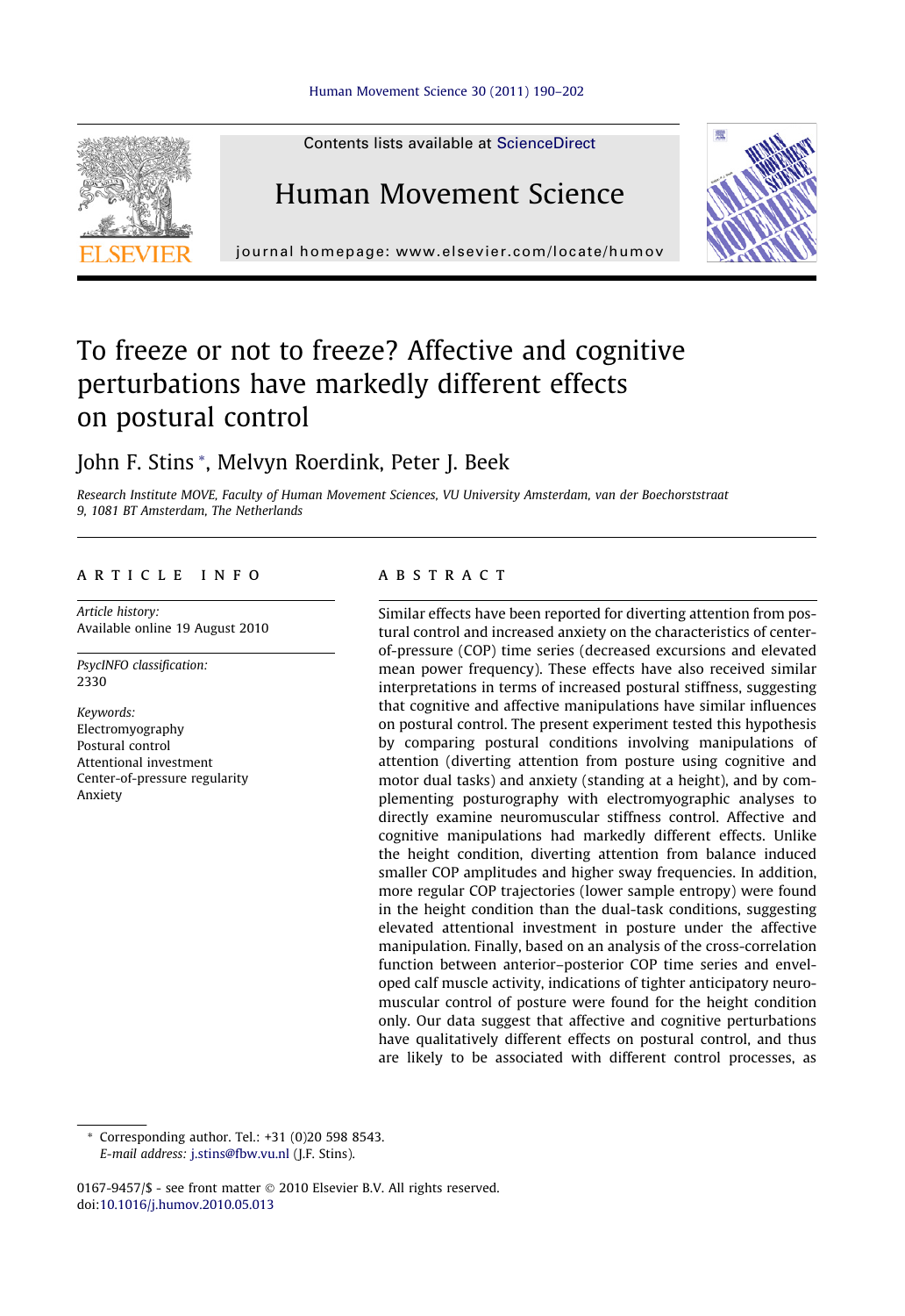evidenced by differences in neuromuscular regulation and attentional investment in posture.

- 2010 Elsevier B.V. All rights reserved.

## 1. Introduction

In days gone by, postural control was viewed as a largely automatic process, governed by sensory information and reflex loops. In contrast, more recent literature on posture-cognition dual-tasking strongly suggests that postural control synergies are also sensitive to cognitive manipulations (e.g., [Mitra, 2003; Teasdale, Bard, LaRue, & Fleury, 1993](#page-12-0)). Encouraging participants to focus attention on postural sway appears to interfere with automatic control processes [\(Hunter & Hoffman, 2001; Vuil](#page-11-0)[lerme & Nafati, 2007](#page-11-0)), whereas diverting attention from one's own balance (e.g., by using a secondary task) enhances automatic control processes, putatively leading to balance that has greater ''efficacy" [\(Huxhold, Li, Schmiedek, & Lindenberger, 2006](#page-11-0)), is more ''effective" [\(McNevin & Wulf, 2002; Vuillerme](#page-12-0) [& Nafati, 2007](#page-12-0)), or more ''efficient" ([Donker, Roerdink, Greven, & Beek, 2007; Riley, Baker, & Schmit,](#page-11-0) [2003](#page-11-0)). Beneficial effects on posture when attention is diverted from postural control are typically evidenced by smaller center-of-pressure (COP) excursions ([Andersson, Hagman, Talianzadeh, Svedberg, &](#page-11-0) [Larsen, 2002; Fraizer & Mitra, 2008](#page-11-0)), accompanied by increased higher-frequency components ([McNe](#page-12-0)[vin & Wulf, 2002](#page-12-0)), as indicated by reduced COP variability (standard deviation) and elevated mean power frequency (MPF), respectively.

The COP characteristics accompanying quiet standing when attention is diverted from balance regulation have been attributed to a stiffening of posture. For example, [McNevin and Wulf \(2002\)](#page-12-0) found higher-frequency components in COP trajectories when participants were instructed to stand still while minimizing the movements of a loosely hanging sheet touched with their fingertips (''external focus of attention") compared to instructions to minimize finger movements (''internal focus") and a baseline (no touch) condition. [McNevin and Wulf \(2002\)](#page-12-0) suggested that participants minimized sheet movements by increasing joint/muscle stiffness. This suggestion was motivated from the modeling work of [Winter, Patla, Prince, Ishac, and Gielo-Perczak \(1998\)](#page-12-0), which established the relationship between the effective stiffness of an inverted pendulum balancing system and the frequencies in the resultant COP spectrum. An external focus arguably resulted in more automatic (or ''reflex-like") postural control [\(McNevin & Wulf, 2002](#page-12-0)). Increased ankle joint stiffness has also been proposed by [Vuil](#page-12-0)[lerme and Vincent \(2006\)](#page-12-0) and [Vuillerme and Nafati \(2007\)](#page-12-0) to account for the observed effects of attention on balance, although in the latter study the increased stiffness was linked to an internal attention focus, in contrast to the findings and interpretation of [McNevin and Wulf \(2002\)](#page-12-0).

Stiffening of the ankle joint has also been proposed as a mechanism to explain effects of anxiety on postural performance. When participants are required to maintain balance when standing at the edge of an elevated surface (inducing a postural threat) similar markers of ankle stiffening are observed in the posturogram (e.g., [Brown, Polych, & Doan, 2006; Carpenter, Frank, & Silcher, 1999; Carpenter,](#page-11-0) [Frank, Silcher, & Peysar, 2001\)](#page-11-0) as in the dual-tasking situations, i.e., increased COP MPF and reduced COP displacements. [Carpenter et al. \(2001\)](#page-11-0) and [Brown et al. \(2006\)](#page-11-0) additionally recorded muscular activity, and suggested that the changes in muscular activity in the postural threat condition reflect increased ankle stiffening via a mechanism of co-contraction. Interestingly, comparable COP characteristics have been observed in patients with phobic postural vertigo, which have also been attributed to increased co-activation of ankle muscles resulting in increased postural stiffness ([Krafczyk, Sch](#page-11-0)[lamp, Dieterich, Haberhauer, & Brandt, 1999](#page-11-0)). These stiffening responses bear close resemblance to what ethologists refer to as ''freezing behavior" when confronted with an imminent threat, with signs of ''immobility" (reduced displacements) and ''rigidity" (increased MPF) in the COP trajectories (e.g., [Azevedo et al., 2005;](#page-11-0) see also [Facchinetti, Imbiriba, Azevedo, Vargas, & Volchan, 2006](#page-11-0)).

As outlined above, there seem to be marked similarities between studies that examine cognitive effects on posture (using dual-tasking paradigms) and studies that examine effects of anxiety on posture, both in terms of empirical posturographic findings (decreased COP excursions and increased MPF) and proposed theoretical interpretations (freezing, or stiffening of the ankle joint). However, close reading of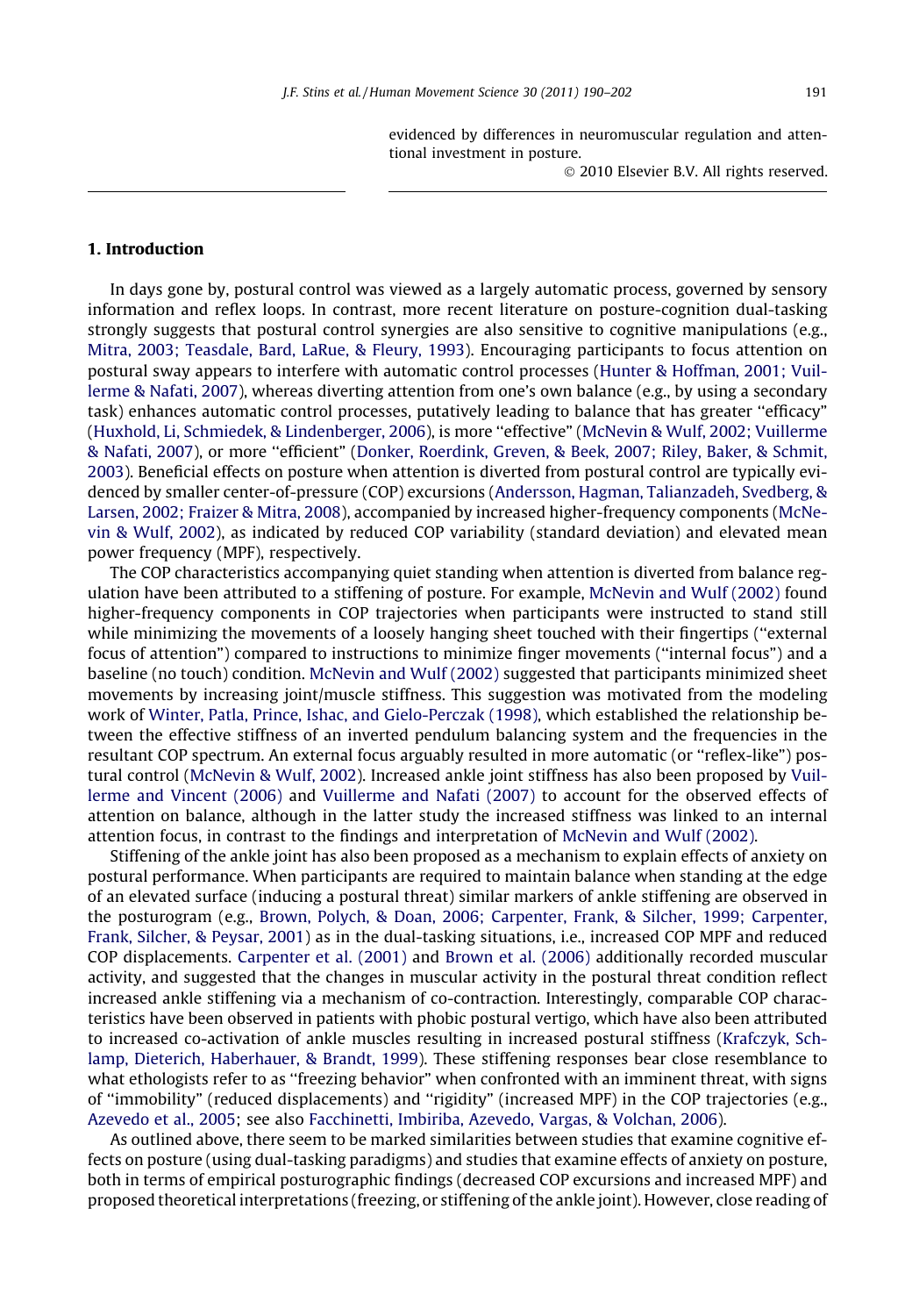the literature also suggests subtle but important differences in the way stiffness is conceived. According to [McNevin and Wulf \(2002;](#page-12-0) see also [Wulf, McNevin, & Shea, 2001\)](#page-12-0) increased MPF results from changes in ankle stiffness, and represents a marker of an external focus of attention, which promotes the use of more automatic control processes, i.e., a release of cognitive resources. In a similar vein, [Dault, Frank,](#page-11-0) [and Allard \(2001\)](#page-11-0) interpreted increased MPF in the COP trajectories during a working memory task as a result of participants adopting a less attention-demanding co-contraction mode. However, within the literature on anxiety and balance, stiffness is usually conceived as a protective mechanism (e.g., to prevent a fall), caused by ''tighter control" of balance supportingmuscles. In this context, stiffness control indicates close monitoring by the actor of the position of one's own body [\(Huffman, Horslen, Carpenter, &](#page-11-0) [Adkin, 2009\)](#page-11-0), i.e., heightened awareness, and thus reduced automaticity of postural control (for a comparable distinction, see [Schmid, Conforto, Lopez, & D'Alessio, 2007](#page-12-0)).

Thus, changes in frequency and/or sway magnitude may not always be indicative of the amount of attentional investment in the regulation of balance. A potentially fruitful way to assess the attentional investments in posture is to complement conventional measures of posturographic performance with measures of the dynamic structure of COP fluctuations. Measures indexing the regularity of COP fluctuations, such as sample entropy, approximate entropy, and recurrence quantification analysis, have been successfully applied to study the influence of attention on posture. [Schmit, Regis, and Riley](#page-12-0) [\(2005\)](#page-12-0) and [Stins, Michielsen, Roerdink, and Beek \(2009\)](#page-12-0) found less regular COP fluctuations in balance experts than controls. In a similar vein, less regular COP excursions are observed when attention is experimentally withdrawn from posture [\(Cavanaugh, Mercer, & Stergiou, 2007; Donker et al., 2007;](#page-11-0) [Roerdink et al., 2006; Stins, Michielsen et al., 2009](#page-11-0)). These results suggest more irregular COP fluctuations with reduced attentional involvement in the regulation of posture, or in other words, greater automaticity. Other studies have shown more regular COP fluctuations in balance-impaired groups than controls (e.g., [Cavanaugh et al., 2006; Donker, Ledebt, Roerdink, Savelsbergh, & Beek, 2008;](#page-11-0) [Roerdink, Geurts, de Haart, & Beek, 2009; Roerdink et al., 2006; Schmit et al., 2006; Stins, Ledebt,](#page-11-0) [Emck, van Dokkum, & Beek, 2009](#page-11-0)), which by the same token points to greater attentional involvement in the regulation of posture in these groups, i.e., decreased automaticity. Thus, complementing conventional posturography by an assessment of sway regularity may be instrumental in the examination of the attentional investment in posture.

The aim of the present study was to identify possible differences and commonalities in postural control during attentional distraction from posture using a dual-task paradigm (viz. mental arithmetic, or holding a cup filled with liquid), and during the maintenance of posture in an anxiety-provoking situation (viz. standing at the edge of a cliff). Postural control was assessed in terms of (a) conventional sway parameters (related to frequency, variability, and body lean), (b) the attentional investment in posture (by examining the regularity of COP trajectories), and (c) the neuromuscular regulation of balance. With respect to the latter, we recorded muscular activity of important leg muscles to examine whether postural changes are also accompanied by changes in stiffness. The literature suggests that two complementary neuromuscular mechanisms are available to stiffen posture: increased muscular co-contraction and a tighter anticipatory (or feedforward) control. The former can be controlled via appropriate tonic neural commands to muscles surrounding the ankle joint (e.g., [Sasagawa, Ushiyama, Masani, Kouzaki, & Kanehisa, 2009; Winter et al., 1998](#page-12-0)). The latter type of control is based on a suitable internal model, predicting the postural dynamics. This anticipatory control must at least accompany postural stiffness through co-contraction [\(Morasso & Sanguineti, 2002; Mor](#page-12-0)[asso & Schieppati, 1999\)](#page-12-0), as evidenced by the fact that rectified EMG activity of calf muscles is significantly correlated with AP COP and COM motions, with an anticipation of about 250–300 ms [\(Borg,](#page-11-0) [Finell, Hakala, & Herrala, 2007; Gatev, Thomas, Kepple, & Hallett, 1999; Schieppati, Hugon, Grasso,](#page-11-0) [Nardone, & Galante, 1994](#page-11-0)). In fact, simulations by [Morasso and Sanguineti \(2002\)](#page-12-0) suggest that these two stabilizing mechanisms contribute about equally to the restoring forces necessary to prevent falling in normal participants, whereas with aging and pathology this balance in control is often shifted towards increased postural stiffness via exaggerated and energetically expensive co-activation of antagonistic ankle muscles ([Morasso & Sanguineti, 2002\)](#page-12-0). Therefore, we examined both co-contraction in muscles surrounding the ankle and the ''tightness" of the coupling between COP and muscular activity time series in order to test whether our dual-tasking and affective manipulations would induce postural stiffening.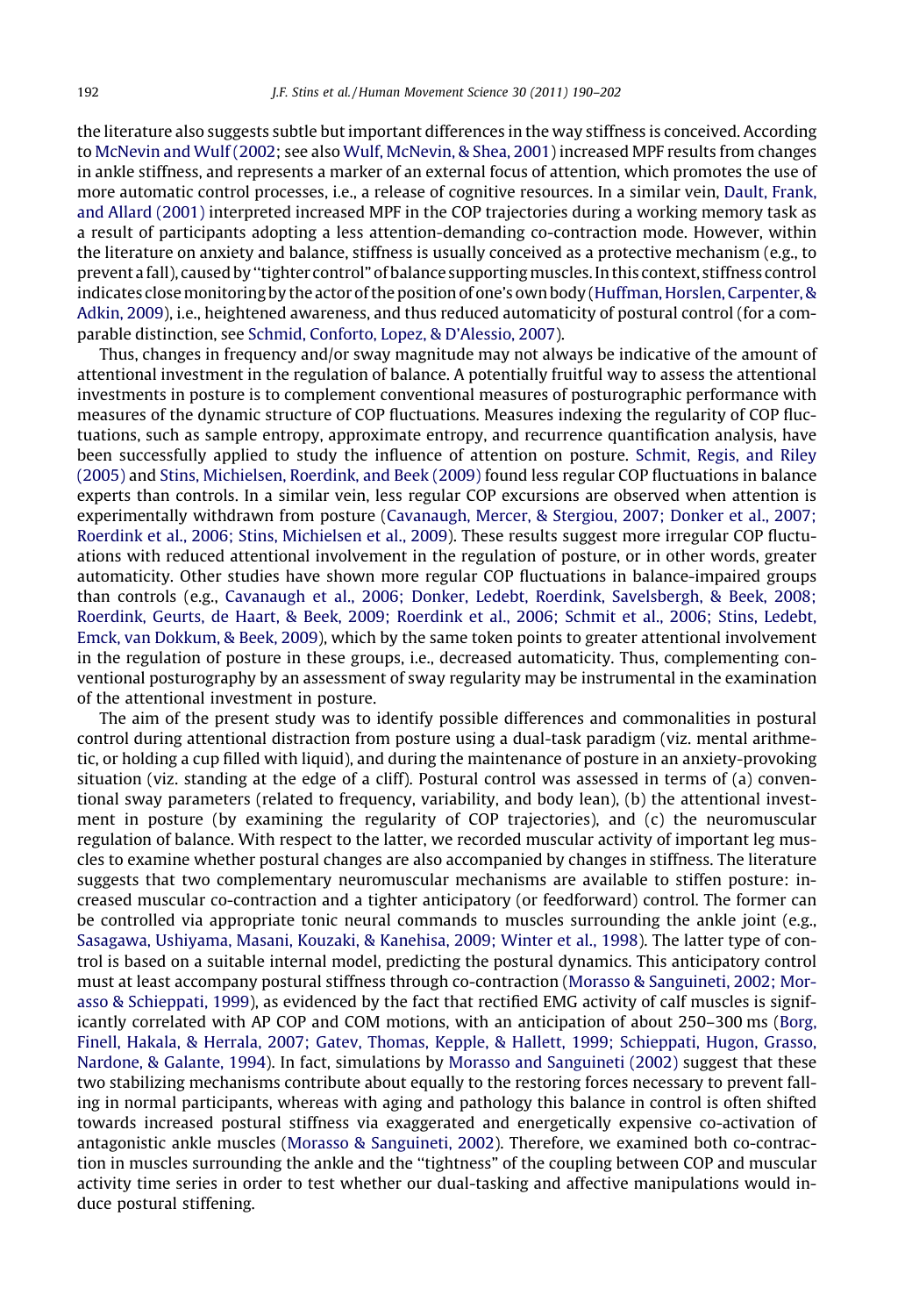Our main hypotheses were that (a) dual tasking and anxiety conditions would lead to reduced COP excursions and increased COP MPF relative to baseline, (b) anxiety would promote attentional investment in posture (cf. [Huffman et al., 2009\)](#page-11-0), whereas dual tasking would promote an external focus of attention, leading to more regular COP fluctuations in the height than dual-tasking conditions, and (c) anxiety would lead to an increase in postural stiffness relative to dual tasking via elevated co-contraction and/or a tighter anticipatory control.

## 2. Methods

## 2.1. Participants

Eighteen healthy subjects participated (6 males, 12 females, mean age 26 years, SD 5 years) in the experiment. The study was approved by the ethics committee of the Faculty of Human Movement Sciences of VU University Amsterdam and performed in full compliance with the Declaration of Helsinki. All participants signed an informed consent form prior to testing.

## 2.2. Procedure

During all trials participants stood on a custom-made force plate (dimensions 1  $\times$  1 m; sampling frequency 100 Hz; resolution 0.28 N/bit; resonance frequency 30 Hz), with the arms hanging relaxed alongside the body. Testing took place in a brightly lit hall. The force plate was positioned approximately 5 m from a wall. Prior to testing EMG electrodes were attached bilaterally to the muscle bellies of (1) m. rectus femoris (RF), (2) m. vastus medialis (VAS), (3) m. gastrocnemius (GS), (4) m. tibialis anterior (TA), and (5) m. extensor digitorum longus (ED). The interelectrode distance between ED and TA electrode pairs was always greater than 2 cm to minimize ''cross-talk" between the muscles' EMG signals (cf. [Schieppati et al., 1994](#page-12-0)). EMG was recorded at a sampling frequency of 2000 Hz and filtered online using a 5–400 Hz bandpass filter. A trigger signal was used to allow for offline alignment of EMG and force plate data.

The experiment consisted of four blocks of four trials (each trial lasting 60 s), with each trial pertaining to one of four conditions: (1) baseline, (2) cognitive dual task, (3) motor dual task, and (4) height. Conditions were presented in a random order within each block, with the restriction that identical conditions were never presented in direct succession. During the baseline condition participants stood on the force plate and fixated their gaze at the wall in front of them. During the cognitive dualtask condition participants were given a number (300, 301, 302, or 303) and they were asked to count silently backwards in steps of 7. At the end of the trial participants reported verbally how far back they had counted. In the motor dual-task condition participants were handed a cup and saucer with the cup filled to the rim with a cold dark liquid. Participants had to hold the saucer with their preferred hand close to their body, adopting a flexed elbow posture, and they were instructed not to spill any liquid. During the experiment no liquid was spilled. In the height condition the force plate was raised to a height of 1 m on the top of a heavy metal table. In all conditions participants stood with their toes nearly touching the edge of the force plate, so that in the height condition participants were facing a 1 m deep ''cliff". Foot position was marked using a piece of paper (cf. [Carpenter et al., 1999, 2001\)](#page-11-0) and throughout all conditions the same foot placement was used.

#### 2.3. Data analysis

#### 2.3.1. Posturography

Anterior–posterior [AP] COP time series were low-pass filtered (2nd order zero-lag Butterworth filter, 15 Hz cutoff frequency); we focused on the AP component in view of the expectations regarding body lean, and because muscular activity of the selected lower-leg muscles mainly affects COP excursions in the AP direction. The first and last 2.5 s were removed from the filtered time series. Five posturographic measures were determined: (1) mean AP COP position (in mm, with higher values representing greater forward lean), (2) variability of AP COP (in mm, expressed as the SD of COP time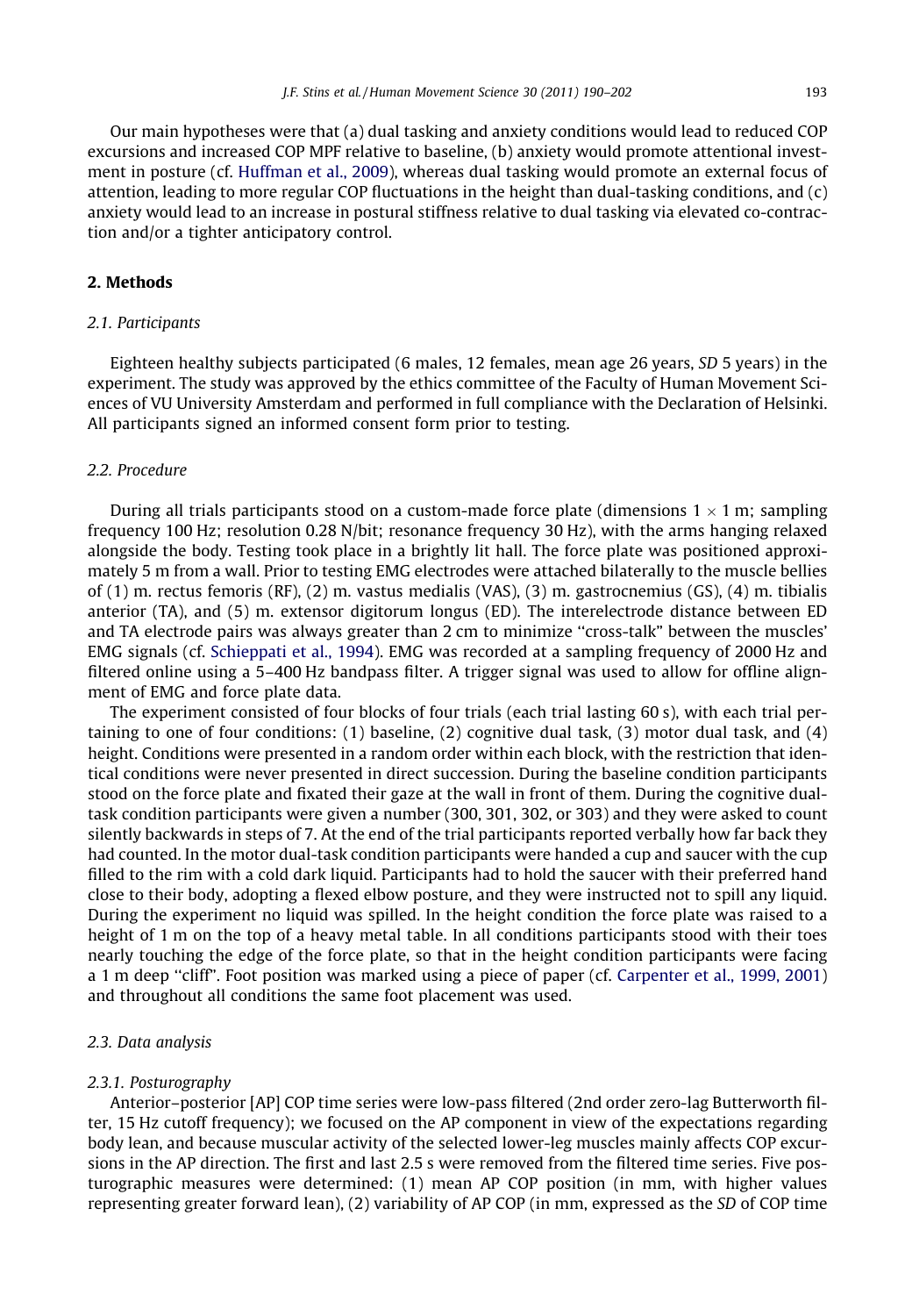series), (3) mean power frequency (MPF) of AP COP (in Hz), estimated from power density spectrum according to Welch's method, partitioned in seven segments with 50% overlap (Hanning window, mean and linear trends removed; cf. [Vieira, Oliveira, & Nadal, 2009\)](#page-12-0), (4) 95% power frequency (F95) which indexes the frequency below which 95% of the total power is found, thus providing an estimate of the ''broadness" of the power spectrum, and (5) sample entropy of detrended AP COP (dimensionless, greater values indicating more irregular AP COP time series; template length  $M = 3$ , tolerance range TR = .04, parameter choice based on optimization procedure described by [Lake, Richman, Griffin,](#page-12-0) [and Moorman \(2002\)\)](#page-12-0). In brief; sample entropy is the negative natural logarithm of an estimate of the conditional probability that subseries (epochs) of length M that match pointwise within a specific tolerance range (TR) also match at the next point. Lower sample entropy values imply a greater likelihood that sets of matching epochs in a time series will be followed by another match within a certain tolerance. For a more formal and detailed treatment, see [Lake et al. \(2002\)](#page-12-0) and [Richman and Moorman](#page-12-0) [\(2000\).](#page-12-0) For TR and M parameter optimization in the context of COP time series, see Roerdink, Hlavackova, and Vuillerme (2011).

## 2.3.2. EMG

EMG time series were offline bandpass filtered with cutoffs at 10 and 400 Hz. Next, the signals were full-wave rectified and enveloped using a moving average filter (window size corresponding to 1 s and corrected for the induced shift). Similar to the COP time series, the first and last 2.5 s were excluded. Per muscle, mean EMG activity was determined. Relative change in mean EMG activity between ankle flexors and extensors was quantified by the ratio of TA over GS mean EMG activity (cf. [Brown et al.,](#page-11-0) [2006\)](#page-11-0). In addition, TA and GS envelop curves were cross-correlated to determine whether antagonistic ankle muscles were acting in-phase or out of phase, indicating co-contraction or reciprocal activation patterns, respectively (cf. [Carpenter et al., 2001](#page-11-0)). A similar analysis was performed for the second pair of antagonistic ankle muscles, i.e., ED and GS muscles.

## 2.3.3. Coupling between COP and EMG

The coupling between COP positions and EMG activity was examined across and within trials. With regard to the former, Pearson correlation coefficients were calculated between mean AP COP positions and mean EMG activity of the five upper and lower-leg muscles (averaged over left and right side). This relationship can be used to identify muscles that contribute most to changes in forward or backward across-trial lean (cf. [Carpenter et al., 2001](#page-11-0)). With regard to the latter, the within-trial co-evolution of AP COP position and EMG activity envelopes of each muscle was examined via crosscorrelation, for the left and right leg separately (cf. [Borg et al., 2007; Gatev et al., 1999; Schieppati](#page-11-0) [et al., 1994\)](#page-11-0). To this end, EMG time series were first downsampled by a factor 20 to match the number of data points to that of the COP time series. The value of the maximum (positive or negative) correlation between both signals was determined, as well as the corresponding time shift. A range of positive and negative time shifts was adopted  $(\pm 100 \text{ samples})$  with a positive time shift corresponding to EMG preceding the COP signal. Hence, maximum correlations in the positive time-shift region imply that EMG ''drives" the COP (cf. [Borg et al., 2007; Gatev et al., 1999\)](#page-11-0).

#### 2.3.4. Statistics

The five posturographic measures were averaged over the four repetitions of each condition and entered into a one-way repeated measures analysis of variance (ANOVA) with condition (baseline, cognitive dual task, motor dual task, and height) as within-subject factor. EMG outcome measures were also averaged over repetitions. Side (left or right leg) was included as a within-subject factor in the ANOVAs, which were conducted separately for each muscle pair in the case of mean EMG activity. Fisher's z-transformed correlation values and time shifts corresponding to the within-trial coupling of EMG activity and COP position were also entered in a side (left and right leg) by condition (baseline, cognitive dual task, motor dual task, and height) repeated measures ANOVA. Significant effects were further explored using paired-samples t-tests. We adopted a p-value of .05 for all analyses. Effect sizes (ES) of main and interaction effects were expressed as partial eta squared.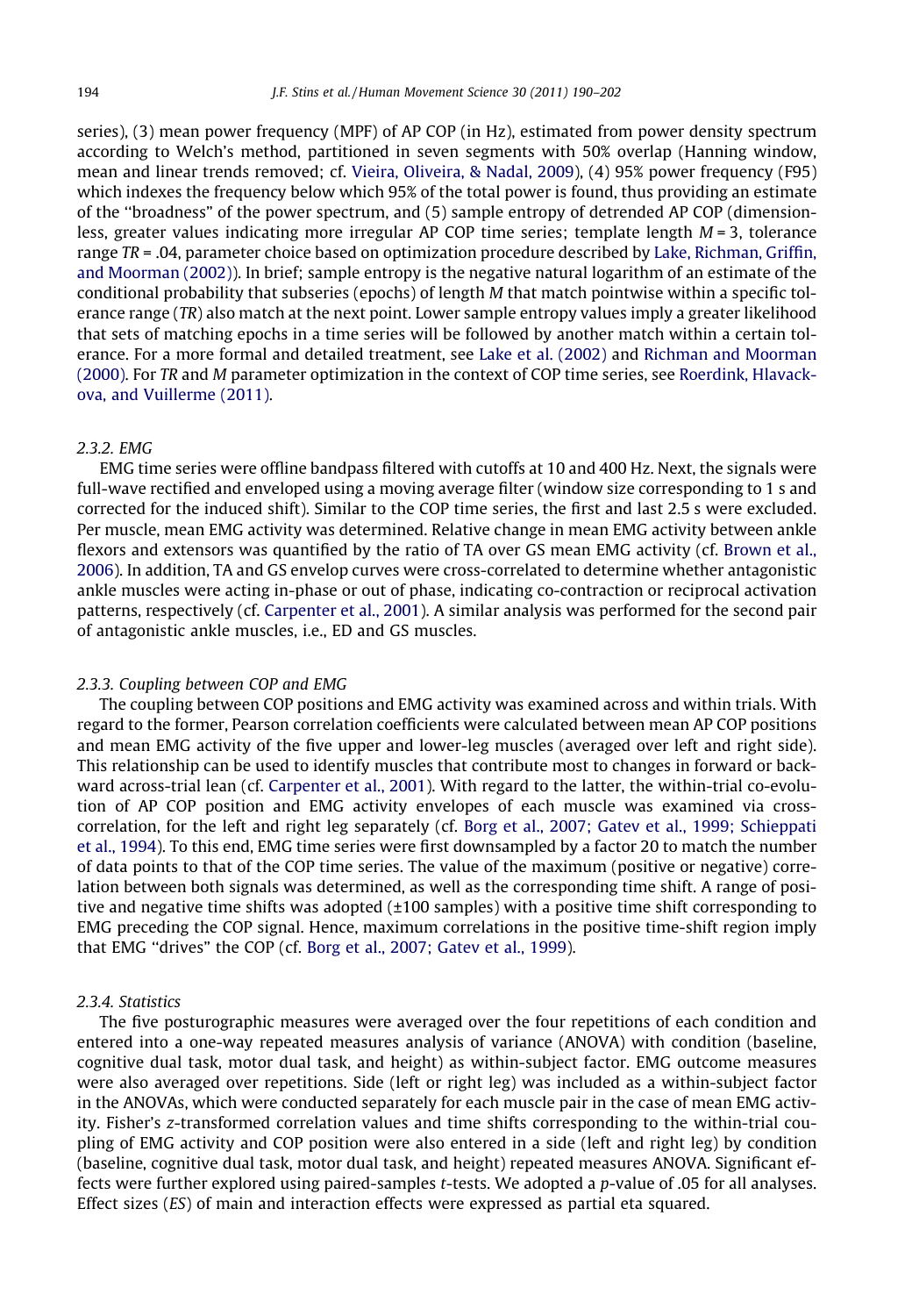## 3. Results

Fig. 1 shows COP traces and EMG traces of m. gastrocnemius and m. tibialis anterior of a representative participant, during a trial in the baseline condition (panels A and B) and the height condition (panels C and D). The figure suggests the following effects (which are also corroborated by the statistical analyses): first, the overall position of COP during the height condition is somewhat lower (i.e., closer to the center of the force plate) than during the baseline condition, which is suggestive of a backward lean away from the edge. Second, the height condition is characterized by elevated TA activity and decreased GS activity, relative to baseline. Third, there is a marked



Fig. 1. Traces of the COP in the AP direction (COP AP) and traces of m. gastrocnemius (GS) and m. tibialis anterior (TA) EMG activity of a representative participant during a trial in the baseline condition (panel A: COP activity; panel B: EMG activity) and the height condition (panel C: COP activity; panel D: EMG activity). COP displacements are shown in m.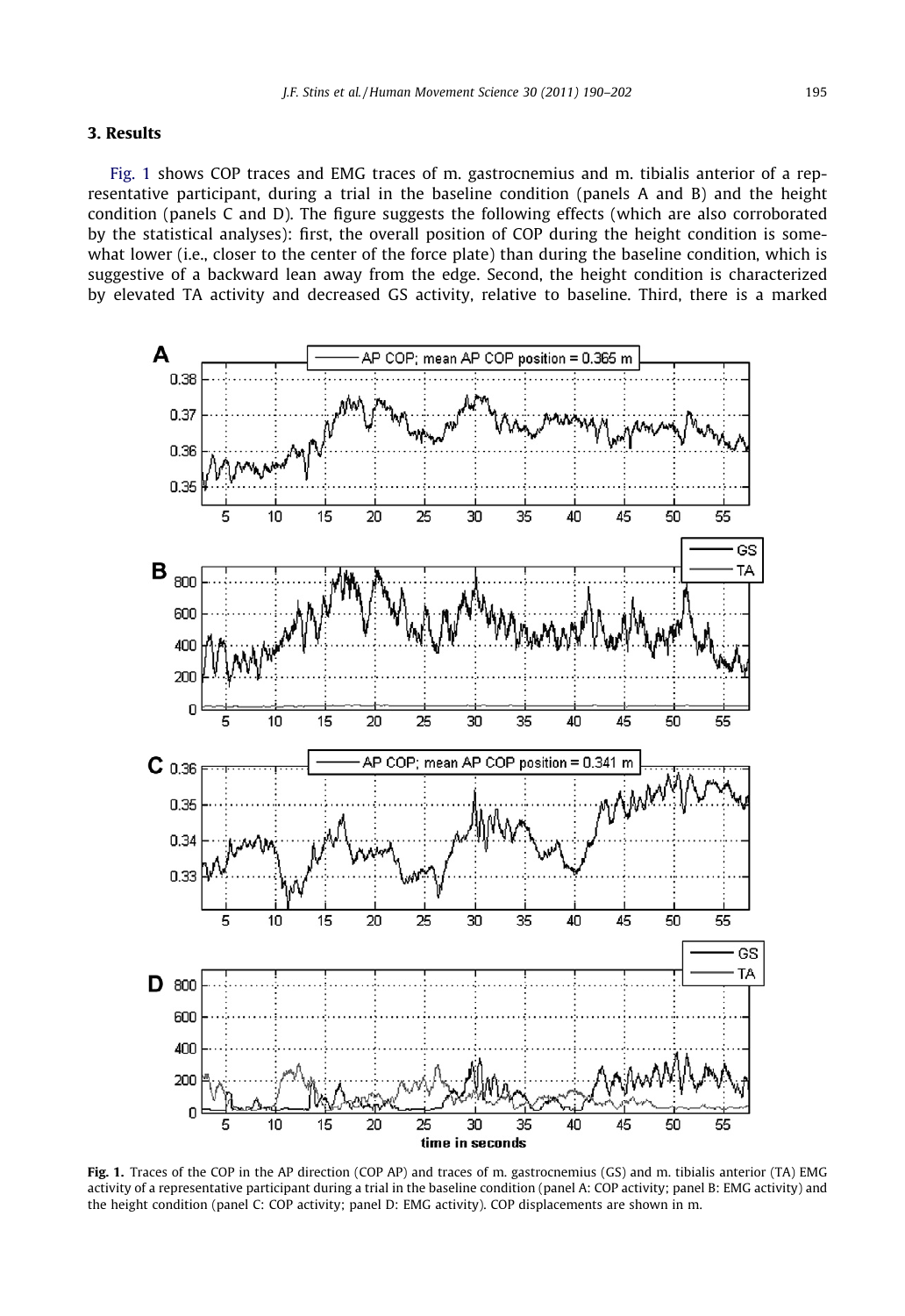<span id="page-6-0"></span>similarity between the waveforms of the COP and GS in both conditions, albeit with a small time shift between the two signals, suggesting that m. gastrocnemius is largely responsible for subsequent changes in COP activity.

#### Table 1

F-ratios, p-values and effect sizes (ES, using partial eta squared) for main effects of condition for each posturographic and EMG outcome measure.

|                          | F(3, 51) | p       | ES  |
|--------------------------|----------|---------|-----|
| Posturographic measures  |          |         |     |
| Mean position            | 3.192    | 5.05    | .16 |
| Sway variability         | 8.060    | < 0.001 | .32 |
| Mean power frequency     | 5.175    | 5.05    | .23 |
| 95% power frequency      | 3.776    | 5.05    | .18 |
| Sample entropy           | 10.47    | < 0.001 | .38 |
| <b>EMG</b> measures      |          |         |     |
| Mean RF EMG activity     | 3.437    | < 0.05  | .17 |
| Mean VAS EMG activity    | 2.487    | .071    | .13 |
| Mean TA EMG activity     | 4.768    | < 01    | .22 |
| Mean GS EMG activity     | 3.792    | < 0.05  | .18 |
| Mean ED EMG activity     | 2.496    | .070    | .13 |
| TA/GS ratio              | 6.402    | < 01    | .27 |
| TA-GS cross-correlation  | 0.397    | N.S.    | .02 |
| ED-GS cross-correlation  | 0.551    | N.S.    | .03 |
| $AP-COP - GS$ time shift | 5.083    | < 01    | .23 |



Fig. 2. Change in posturographic values relative to baseline for (A) mean COP position, (B) COP variability, (C) mean power frequency (MPF), and (D) sample entropy, separately for the cognitive dual-task (Cognitive DT), motor dual-task (Motor DT), and height conditions. Asterisks either denote a significant difference relative to baseline, or a significant difference between the conditions.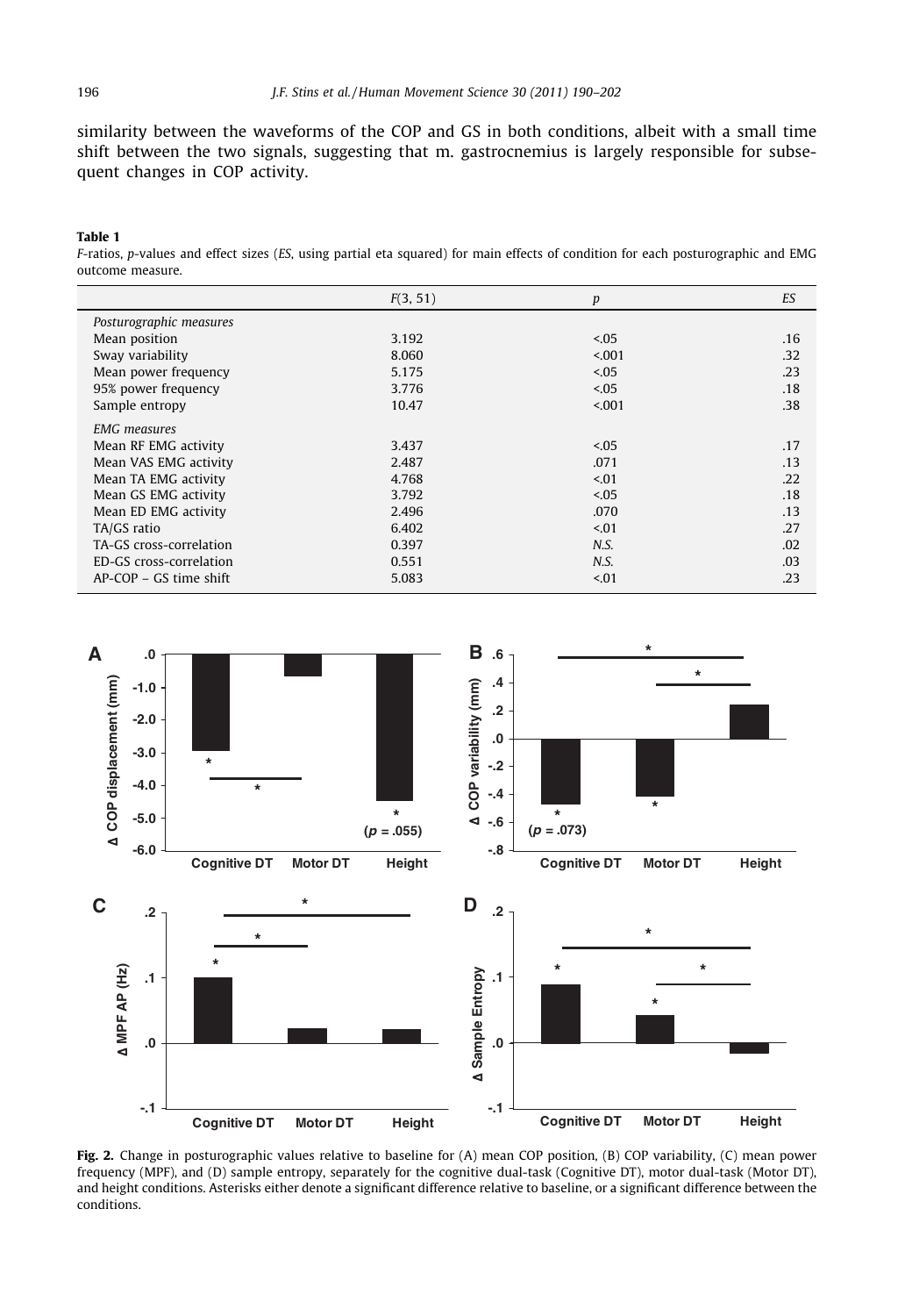#### <span id="page-7-0"></span>3.1. Posturography

Significant main effects of condition were observed for all posturographic measures (see [Table 1](#page-6-0) for an overview). [Fig. 2](#page-6-0) shows condition effects relative to baseline. Post hoc comparisons are described below.

#### 3.1.1. Mean AP COP position

Participants exhibited a backward lean compared to baseline in the cognitive dual-task and height conditions, although the latter was only marginally significant,  $t(17) = 2.963$ ,  $p < .01$  and  $t(17) = 2.056$ ,  $p = 0.055$ , respectively. In addition, mean AP COP position differed significantly between cognitive and motor dual-task conditions,  $t(17) = 2.160$ ,  $p < .005$ . Change scores are shown in [Fig. 2](#page-6-0)A.

## 3.1.2. Variability of AP COP

The average SD of AP COP in the baseline condition was 3.9 mm. The SD was significantly lower in the motor dual-task condition than baseline  $t(17) = 2.900$ ,  $p < .01$ , and marginally significantly lower in the cognitive dual-task condition than baseline,  $t(17) = 1.909$ ,  $p = .073$ . In addition, the SD was significantly lower in cognitive and motor dual-task conditions than the height condition,  $t(17) = 3.478$ ,  $p < .01$  and  $t(17) = 2.507$ ,  $p < .05$ , respectively (see [Fig. 2B](#page-6-0)).

#### 3.1.3. Mean power frequency and F95

The average MPF of AP COP fluctuations in the baseline condition was 0.51 Hz. MPF of the cognitive dual-task condition was significantly higher than baseline,  $t(17) = 4.200$ ,  $p < .001$ , motor dual-task,  $t(17) = 2.435$ ,  $p < .05$ , and height,  $t(17) = 2.247$ ,  $p < .05$ , conditions (see [Fig. 2C](#page-6-0)). F95 was significantly higher in the cognitive dual-task condition (1.76 Hz) than in the baseline condition (1.44 Hz),  $t(17) = 2.968$ ,  $p < .01$ ), and marginally higher than in the other two conditions ( $p = .065$  in both cases).

#### 3.1.4. Sample entropy

The average value of sample entropy in the baseline condition was 0.86. Cognitive and motor dualtask conditions resulted in significantly higher sample entropy values than baseline,  $t(17) = 4.411$ ,  $p < .001$ , and  $t(17) = 2.159$ ,  $p < .05$ , respectively, and height conditions,  $t(17) = 4.699$ ,  $p < .001$ , and  $t(17) = 2.610, p < .05$ , respectively) (see [Fig. 2](#page-6-0)D).

## 3.2. EMG

## 3.2.1. Mean EMG activity

For none of the muscles significant main or interaction effects involving side were observed. Significant condition effects were observed for mean EMG activity of RF, TA, and GS muscle pairs (see [Table 1](#page-6-0)



Fig. 3. Percentage-wise activity change in muscular activity relative to baseline, separately for the cognitive dual-task, motor dual-task, and height conditions.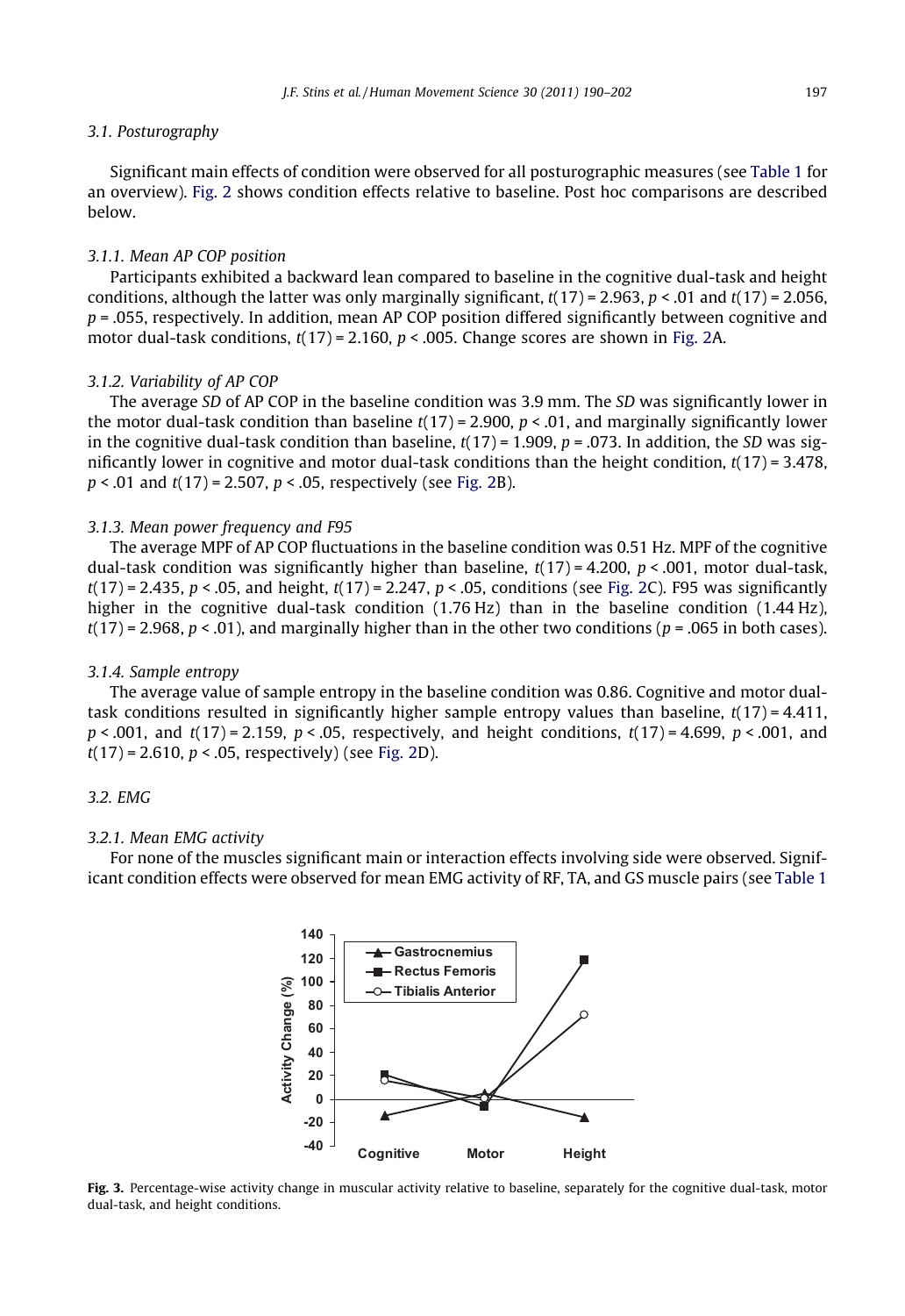<span id="page-8-0"></span>for statistics). Post hoc analyses showed that RF and TA mean EMG activity was significantly higher for the height condition than the baseline condition,  $t(17) = 2.111$ ,  $p < .05$  and  $t(17) = 2.509$ ,  $p < .05$ , respectively. Mean TA EMG activity was also significantly increased in the height condition compared to the motor dual-task condition,  $t(17) = 2.389$ ,  $p < .05$ . The main effect of mean GS EMG activity was due to a significant decrease in activity during cognitive dual-task and height conditions relative to the baseline condition,  $t(17) = 2.205$ ,  $p < .05$  and  $t(17) = 2.431$ ,  $p < .05$ , respectively, and the motor dualtask condition,  $t(17) = 2.305$ ,  $p < .05$  and  $t(17) = 2.430$ ,  $p < .05$ , respectively. For ED and VAS only a tendency for elevated activity during the height condition was observed (p-values .070 and .071, respectively, see [Table 1\)](#page-6-0). [Fig. 3](#page-7-0) presents percentagewise changes in EMG activity for RF, TA, and GS muscles relative to baseline.

## 3.2.2. TA/GS ratio

A significant main effect of condition was observed for ankle antagonistic muscle activity ratio [\(Ta](#page-6-0)[ble 1\)](#page-6-0). The activity ratios were significantly higher for the cognitive dual-task and height conditions than for the baseline condition,  $t(17) = 2.571$ ,  $p < .05$  and  $t(17) = 2.965$ ,  $p < .01$ , respectively, and the motor dual-task condition,  $t(17) = 2.611$ ,  $p < .05$  and  $t(17) = 2.968$ ,  $p < .01$ , respectively (see also [Fig. 3](#page-7-0)).



Fig. 4. Correlation between GS activity and COP AP fluctuations. Left panel: each line represents an individual correlation function, averaged over leg and trial repetition. The thick white line represents the grand averaged correlation function; the shaded area corresponds to the ±1-SD interval; the vertical thick black line represents the grand averaged time-shift values (±1- SD). Right panels: peak correlation by time-shift values. Each dot represents a single trial. Valid observations (as defined in the text) fall within the shaded areas. Note that the correlation functions shown on the left are based on valid observations only.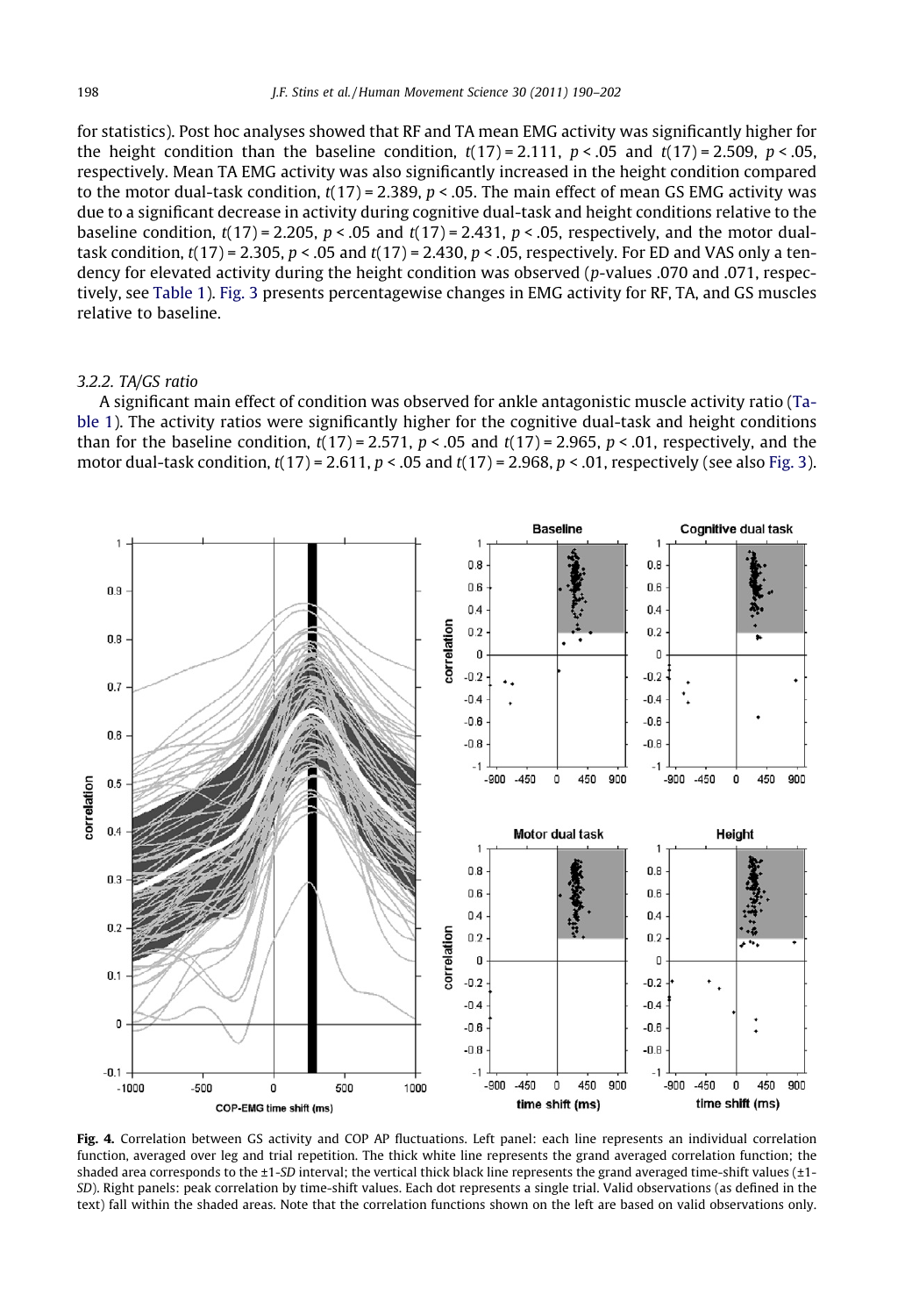#### 3.2.3. Cross-correlation between antagonistic ankle muscle activity

No significant main or interaction effects of condition and side were observed for the cross-correlation between TA and GS and ED and GS envelope curves (all  $Fs < 0.9$ ). On average, TA and ED activity were positively correlated with GS activity ( $r = .262$ ;  $SE = .043$  and  $r = .273$ ;  $SE = .044$ ), suggesting moderate levels of co-contraction for all conditions (cf. [Carpenter et al., 2001](#page-11-0)).

#### 3.3. Coupling between COP and EMG

## 3.3.1. Correlation between mean AP COP position and mean EMG activity

The analysis of the across-trials coupling revealed significant correlations between mean AP COP position and mean EMG activity of RF  $(r = -.344)$  and VAS  $(r = -.218)$  muscles, indicating that EMG activity of these quadriceps femoris muscles increased with backward lean. Mean EMG activity of GS, TA, and ED muscles was not significantly correlated with mean AP COP position.

#### 3.3.2. Cross-correlation between AP COP and EMG envelope time series

Preliminary analyses of within-trial co-evolution revealed that only GS EMG activity was consistently related to COP displacement. Hence, the presentation of the results is limited to the GS muscle. [Fig. 4](#page-8-0) (left panel) depicts mean and individual cross-correlation functions between the two signals, showing that GS EMG was strongly coupled to AP COP displacement. Peak correlations were found at time shifts of about 250–300 ms, indicating that GS activity ''drives" the COP (cf. [Borg et al.,](#page-11-0) [2007; Gatev et al., 1999](#page-11-0)).

Correlation by time-shift distributions are depicted for each condition in [Fig. 4](#page-8-0) (right panels) (each data point represents a separate trial for each leg). Based on inspection of these distributions, only data points with a positive time shift and with a peak correlation greater than .20 were included for further statistical analysis (i.e., shaded area), excluding 39 out of 576 observations (6.8%). The resultant peak correlations and time shifts were averaged per condition and side. Note that the condition by side repeated measures ANOVA was not jeopardized because this treatment of the data did not result in missing values. No significant main or interaction effects of side and condition were observed for the peak correlations: r was .64 on average. In contrast, a significant main effect of condition was observed for the associated time shifts; time shifts were significantly lower in the height condition (257 ms) than in cognitive (278 ms;  $t(17) = 3.715$ ,  $p < .01$ ) and motor (278 ms;  $t(17) = 3.126$ ,  $p < .05$ ) dual-task conditions, whereas the difference between height and baseline conditions (257 and 274 ms, respectively) was only marginally significant  $(t(17) = 1.980, p = .064)$ .

### 4. Discussion

The present experiment was conducted to examine whether cognitive and affective states have similar or differential effects on balance regulation in general and on postural stiffening in particular. The focus on the latter aspect was motivated from findings in the literature that both diversion of attention ([McNevin & Wulf, 2002; Vuillerme & Vincent, 2006\)](#page-12-0) and experimentally induced or pathological postural anxiety (e.g., [Carpenter et al., 1999, 2001; Krafczyk et al., 1999](#page-11-0)) lead to increased COP MPF and reduced COP amplitudes. These characteristics were interpreted to reflect an increase in ankle stiffness for both cognitive and affective manipulations. However, this suggestion was never tested using direct neuromuscular estimates of postural stiffness across various psychological manipulations. In the present study we therefore compared the effects of cognitive and affective interventions on the COP and EMG time series.

In line with previous research, we found reduced COP amplitudes and increased sway frequencies (MPF and F95) when attention was experimentally diverted from postural control (i.e., holding a cup filled with liquid or performing mental arithmetic) relative to baseline, although overall the results were stronger for the latter dual-tasking condition. Similar amplitude and MPF results were expected for the height condition relative to baseline. However, no significant differences were observed between height and baseline conditions. In other words, we found no evidence for ''immobility" and ''rigidity" in the posturogram (cf. [Azevedo et al., 2005; Facchinetti et al., 2006](#page-11-0)) when standing at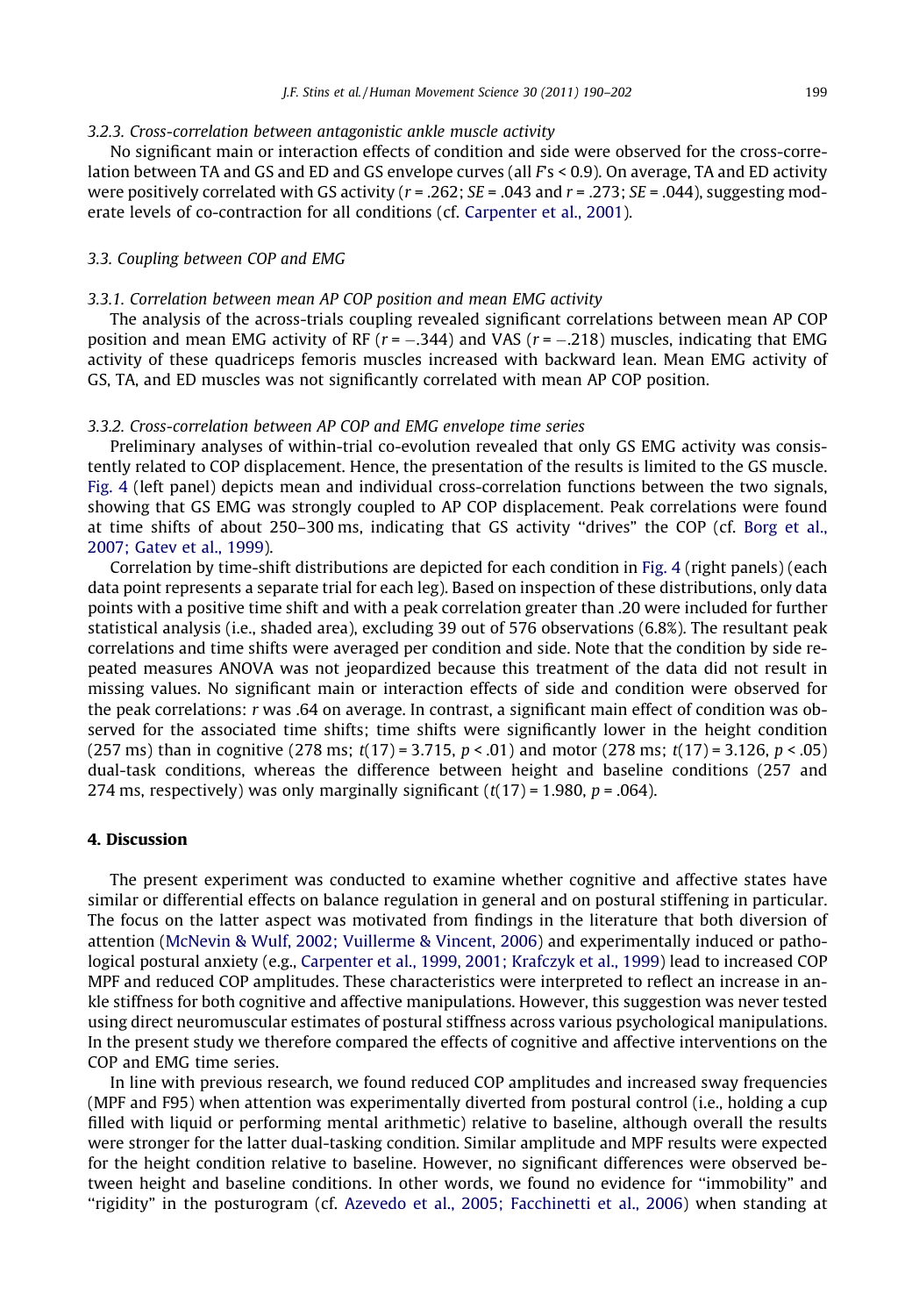the edge of a cliff compared to baseline. A possible reason for this null effect might be that only moderate levels of anxiety were induced, resulting in minimal postural adaptations. For example, in the study of [Adkin, Campbell, Chua, and Carpenter \(2008\)](#page-11-0) the platform was raised to 3.2 m, which arguably constitutes a greater postural threat than our 1 m setup. In addition, we did not score subjective anxiety ratings, so that we do not know how much anxiety was actually experienced. An alternative reason for our null effect is that it could be that participants were more variable in their reaction to the height manipulation compared to the secondary tasks. This interpretation is supported, for example, by the borderline significance in backward lean, despite the greatest absolute values. Another possibility could be that our baseline condition was somehow not adequately controlled for in terms of attentional investment (see also [Fraizer & Mitra, 2008\)](#page-11-0).

Second, we found that the cognitive and motor manipulations had marked effects on the regularity of COP fluctuations, which – as argued in the Introduction – is related to attentional involvement in balance. Sample entropy was significantly higher in the postural and non-postural secondary task conditions than in the baseline condition which, according to the proposed relation between COP regularity and the amount of attention invested in posture [\(Donker et al., 2007; Donker et al., 2008; Roerdink](#page-11-0) [et al., 2006; Roerdink et al., 2009; Stins, Michielsen, Roerdink, & Beek, 2009](#page-11-0)), indicates that attention was successfully shifted somewhat from controlling posture to performing the secondary task. We had also expected that COP time series would be more regular for standing at the edge of a cliff than in the baseline condition, as suggestive of greater attentional involvement, mediated by postural anxiety, but no such effect was found. However, the direct comparison between the secondary task conditions and the height condition, with significantly lower sample entropy values in the latter condition, suggests different postural control processes for affective and cognitive manipulations that appear to be related to attentional investment. This interpretation is in line with the study of [Quant, Adkin, Staines, Maki,](#page-12-0) [and McIlroy \(2004\),](#page-12-0) who studied perturbation-evoked cortical potentials during posture, quantifying attentional changes in supraspinal processing of task-specific afferent sensory information via the socalled N1 response (see also [Dietz, Quintern, Berger, & Schenck, 1985\)](#page-11-0). The magnitude of this response, which is evoked by unpredictable postural perturbations and which occurs approximately 100– 200 ms after perturbation onset [\(Dietz et al., 1985](#page-11-0)), represents the relative degree of cerebral engagement. [Quant et al. \(2004\)](#page-12-0) found that the N1 response amplitudes were attenuated when attention was diverted from postural control, thereby supporting the aforementioned sample entropy interpretation in terms of attentional investments in posture in secondary task conditions.

We expected differences in the neuromuscular regulation of balance between affective and cognitive manipulations. First of all, we found increased muscular activity in RF and TA muscles and decreased activity in the GS muscle for the height condition [\(Fig. 3](#page-7-0)), and consequently an increased TA/GS ratio. These results are consistent with those of previous studies ([Brown et al., 2006; Carpenter](#page-11-0) [et al., 2001\)](#page-11-0). However, they should probably not be interpreted as signatures of increased stiffness because under those conditions a concomitant protective backward lean was present that correlated significantly across trials with quadriceps activity. Second, we assessed co-contraction by crosscorrelating TA and ED activity with GS activity (cf. [Carpenter et al., 2001\)](#page-11-0) and we found moderate positive correlations that did not differ between conditions. Hence, ankle stiffness in terms of the level of co-activation of antagonistic lower-leg muscles was comparable for affective and cognitive manipulations. Third, the within-trial correlation analysis revealed a substantial positive time shift of about 270 ms between the GS EMG activity and AP COP displacements. This finding is in agreement with the results of [Schieppati et al. \(1994](#page-12-0); see also [Borg et al., 2007; Gatev et al., 1999](#page-11-0)), who found that soleus muscle activity consistently preceded COP displacement, although in that study the relatively low sampling frequency precluded analysis of the time lags over conditions. Our cross-correlation analysis revealed that the time lag between the signals was task-dependent as it was significantly smaller in the height condition than in the other three conditions. This result may be indicative of a somewhat tighter anticipatory postural control when standing at the edge of the cliff. Therefore, on an electromyographic level of analysis, postural control in an anxiety-provoking context seems to be characterized by close monitoring and controlling of the position of the own body. This is in line with a recent study of [Huffman et al. \(2009\),](#page-11-0) where participants reported more conscious control and a greater concern about their own posture when standing at the edge of a high cliff. In a similar vein, [Adkin et al.](#page-11-0) [\(2008\)](#page-11-0) found that the abovementioned N1 response amplitudes intensified when standing at the edge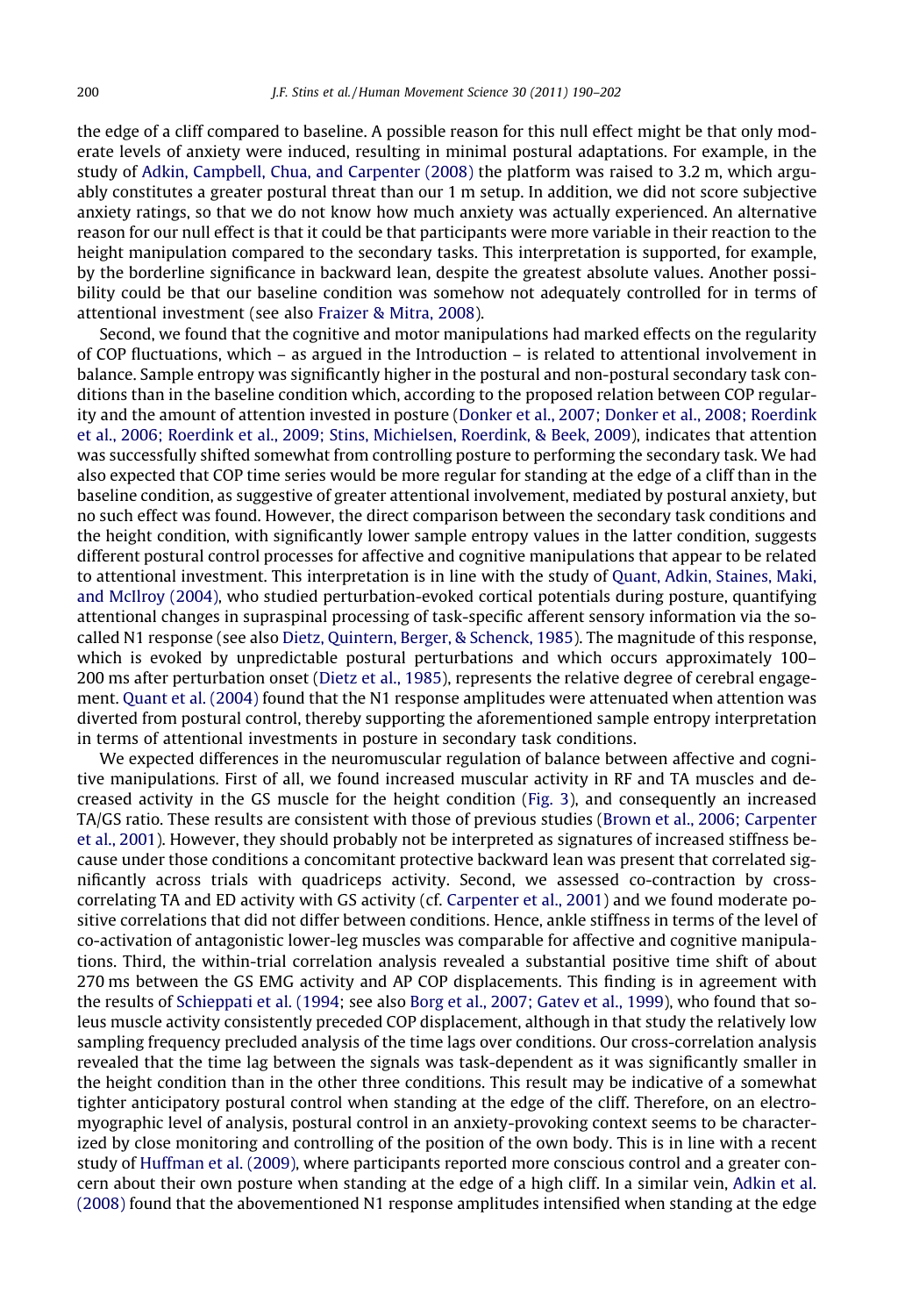<span id="page-11-0"></span>of a cliff. Taken together, these interpretations are in line with our hypothesis of a close monitoring of the body position of the actor under postural threat, putatively resulting in a ''tighter" anticipatory postural control.

In conclusion, we demonstrated that postural control was influenced within a participant by affective and cognitive interventions in terms of attentional investments and tightness of neuromuscular control. With respect to standing at the edge of a cliff, we found some evidence of stiffening, manifested by a tighter anticipatory control, accompanied by evidence of greater attentional involvement in the regulation of balance. With respect to posture-cognition dual-tasking, we found no support for the interpretation of [McNevin and Wulf \(2002\)](#page-12-0) and [Vuillerme and Vincent \(2006\)](#page-12-0) that increased ankle stiffness accounts for the utilized efficient automatic postural control. In fact, ankle stiffness can be increased by an increased co-activation of lower-leg muscles or by a tighter neuromuscular control (and of course, by a combination of both components). Given the present set of results, the interpretation that increased ankle stiffness accounts for the utilized efficient automatic postural control seems unlikely in view of the fact that increased co-activation is energetically inefficient [\(Morasso](#page-12-0) [& Sanguineti, 2002](#page-12-0)) and that a tighter anticipatory control is attention-demanding. Increased stiffness regulation thus seems not to occur when attention is experimentally withdrawn from controlling posture. However, increased stiffness shows up in numerous other instances, such as when postural control is impaired ([Melzer, Benjuya, & Kaplanski, 2001; Morasso & Sanguineti, 2002](#page-12-0)), threatened (Carpenter et al., 1999; Carpenter et al., 2001), or when individuals are presented with highly salient emotion-provoking images (Azevedo et al., 2005; Facchinetti et al., 2006), but at an energetic and attentional cost.

#### References

- Adkin, A. L., Campbell, A. D., Chua, R., & Carpenter, M. G. (2008). The influence of postural threat on the cortical response to unpredictable and predictable postural perturbations. Neuroscience Letters, 435, 120–125.
- Andersson, G., Hagman, J., Talianzadeh, R., Svedberg, A., & Larsen, H. C. (2002). Effect of cognitive load on postural control. Brain Research Bulletin, 58, 135–139.
- Azevedo, T. M., Volchan, E., Imbiriba, L. A., Rodrigues, E. C., Oliveira, J. M., Oliveira, L. F., et al (2005). A freezing-like posture to pictures of mutilation. Psychophysiology, 42, 255–260.
- Borg, F., Finell, M., Hakala, I., & Herrala, M. (2007). Analyzing gastrocnemius EMG-activity and sway data from quiet and perturbed standing. Journal of Electromyography and Kinesiology, 17, 622–634.
- Brown, L. A., Polych, M. A., & Doan, J. B. (2006). The effect of anxiety on the regulation of upright standing among younger and older adults. Gait and Posture, 24, 397–405.
- Carpenter, M. G., Frank, J. S., & Silcher, C. P. (1999). Surface height effects on postural control: Hypothesis for a stiffness strategy for stance. Journal of Vestibular Research, 9, 277–286.
- Carpenter, M. G., Frank, J. S., Silcher, C. P., & Peysar, G. W. (2001). The influence of postural threat on the control of upright stance. Experimental Brain Research, 138, 210–218.
- Cavanaugh, J. T., Guskiewicz, K. M., Giuliani, C., Marshall, S., Mercer, V. S., & Stergiou, N. (2006). Recovery of postural control after cerebral concussion: New insights using approximate entropy. Journal of Athletic Training, 41, 305–313.
- Cavanaugh, J. T., Mercer, V. S., & Stergiou, N. (2007). Approximate entropy detects the effect of a secondary cognitive task on postural control in healthy young adults: A methodological report. Journal of NeuroEngineering and Rehabilitation, 4, 42.
- Dault, M. C., Frank, J. S., & Allard, F. (2001). Influence of a visuo-spatial, verbal and central executive working memory task on postural control. Gait and Posture, 14, 110–116.
- Dietz, V., Quintern, J., Berger, W., & Schenck, E. (1985). Cerebral potentials and leg muscle e.m.g. responses associated with stance perturbation. Experimental Brain Research, 57, 348–354.
- Donker, S. F., Ledebt, A., Roerdink, M., Savelsbergh, G. J. P., & Beek, P. J. (2008). Children with cerebral palsy exhibit greater and more regular postural sway than typically developing children. Experimental Brain Research, 184, 363–370.
- Donker, S. F., Roerdink, M., Greven, A. J., & Beek, P. J. (2007). Regularity of center-of-pressure trajectories depends on the amount of attention invested in postural control. Experimental Brain Research, 181, 1–11.
- Facchinetti, L. D., Imbiriba, L. A., Azevedo, T. M., Vargas, C. D., & Volchan, E. (2006). Postural modulation induced by pictures depicting prosocial or dangerous contexts. Neuroscience Letters, 410, 52–56.
- Fraizer, E. V., & Mitra, S. (2008). Methodological and interpretive issues in posture-cognition dual-tasking in upright stance. Gait and Posture, 27, 271–279.
- Gatev, P., Thomas, S., Kepple, T., & Hallett, M. (1999). Feedforward ankle strategy of balance during quiet stance in adults. Journal of Physiology, 514.3, 915–928.
- Huffman, J. L., Horslen, B. C., Carpenter, M. G., & Adkin, A. L. (2009). Does increased postural threat lead to more conscious control of posture? Gait and Posture, 30, 528–532.
- Hunter, M. C., & Hoffman, M. A. (2001). Postural control: Visual and cognitive manipulations. Gait and Posture, 13, 41–48.
- Huxhold, O., Li, S.-C., Schmiedek, F., & Lindenberger, U. (2006). Dual-tasking postural control: Aging and the effects of cognitive demand in conjunction with focus of attention. Brain Research Bulletin, 69, 294–305.
- Krafczyk, S., Schlamp, V., Dieterich, M., Haberhauer, P., & Brandt, T. (1999). Increased body sway at 35–8 Hz in patients with phobic postural vertigo. Neuroscience Letters, 259, 149–152.